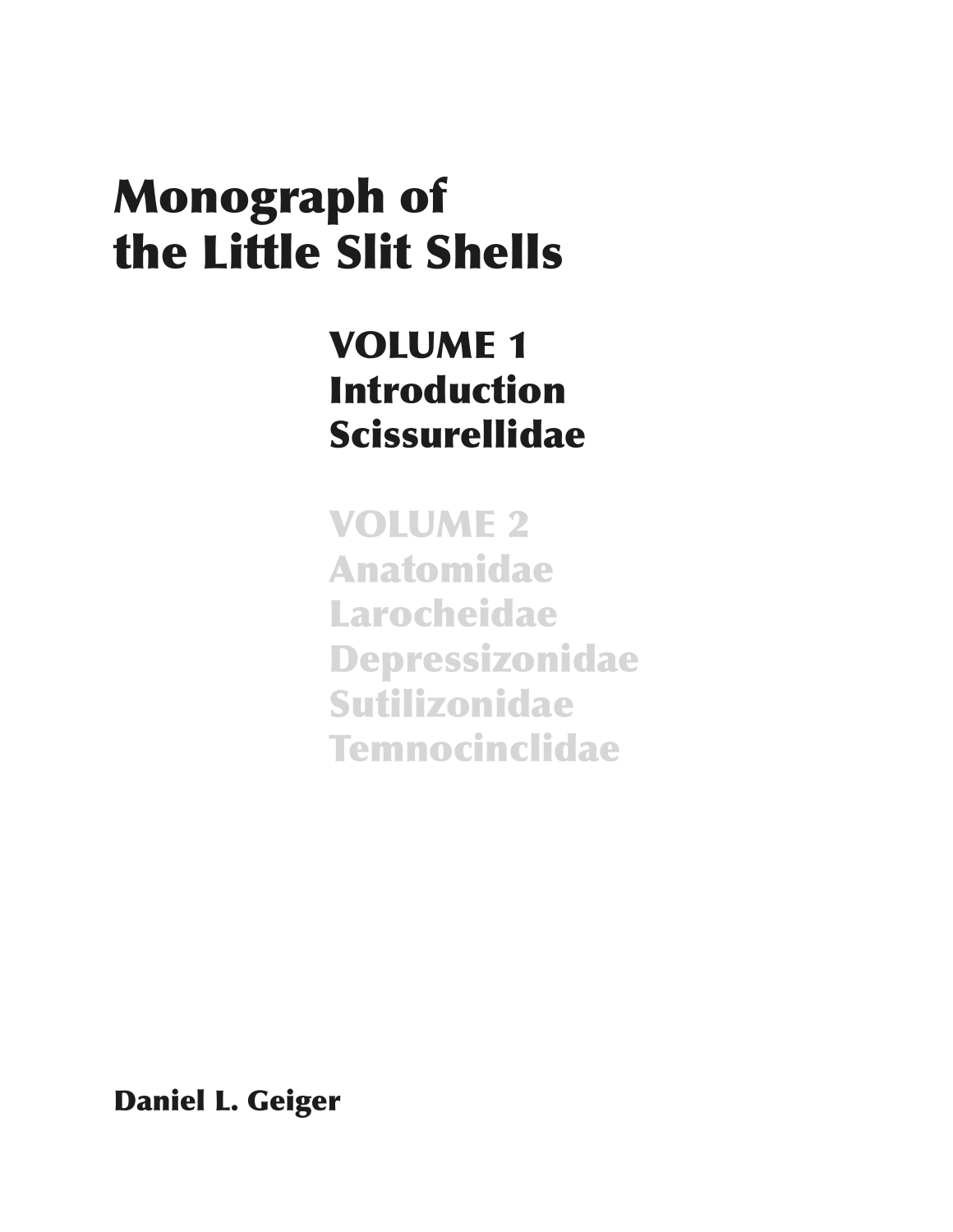# Introduction Introduction

# **Monograph of the Little Slit Shells**

Daniel L. Geiger

Santa Barbara Museum of Natural History Monographs Number 7 Studies in Biodiversity Number 5

#### © 2012 Santa Barbara Museum of Natural History 2559 Puesta del Sol Road

Santa Barbara, CA 93105-2936 USA http://www.sbnature.org

Library of Congress Cataloging-in-Publication Data

Geiger, Daniel L. Monograph of the little slit shells / Daniel L. Geiger. -- 1st ed. p. cm. -- (Studies in biodiversity ; no. 5) Includes bibliographical references and index. ISBN 978-0-936494-45-6 (alk. paper) 1. Scissurellidae. 2. Archaeogastropoda. I. Title. QL430.5.S25G45 2012 594'.32--dc23 2012015342

ISBN (13) 978-0-936494-45-6

First Edition

© All rights reserved.

This book may not be reproduced in whole or in part for any purpose whatsoever, without written permission from the publisher (Santa Barbara Museum of Natural History).

Entire layout and design by Daniel L. Geiger. Images by Daniel L. Geiger, unless otherwise noted. Typeset in Optima 18 point (sans serif headers) and Arno Pro 11 point (most text) 10 point (specimen records), and 9 point (synonymies).

Printed and bound in China by Everbest Printing Company through FCI Print Group.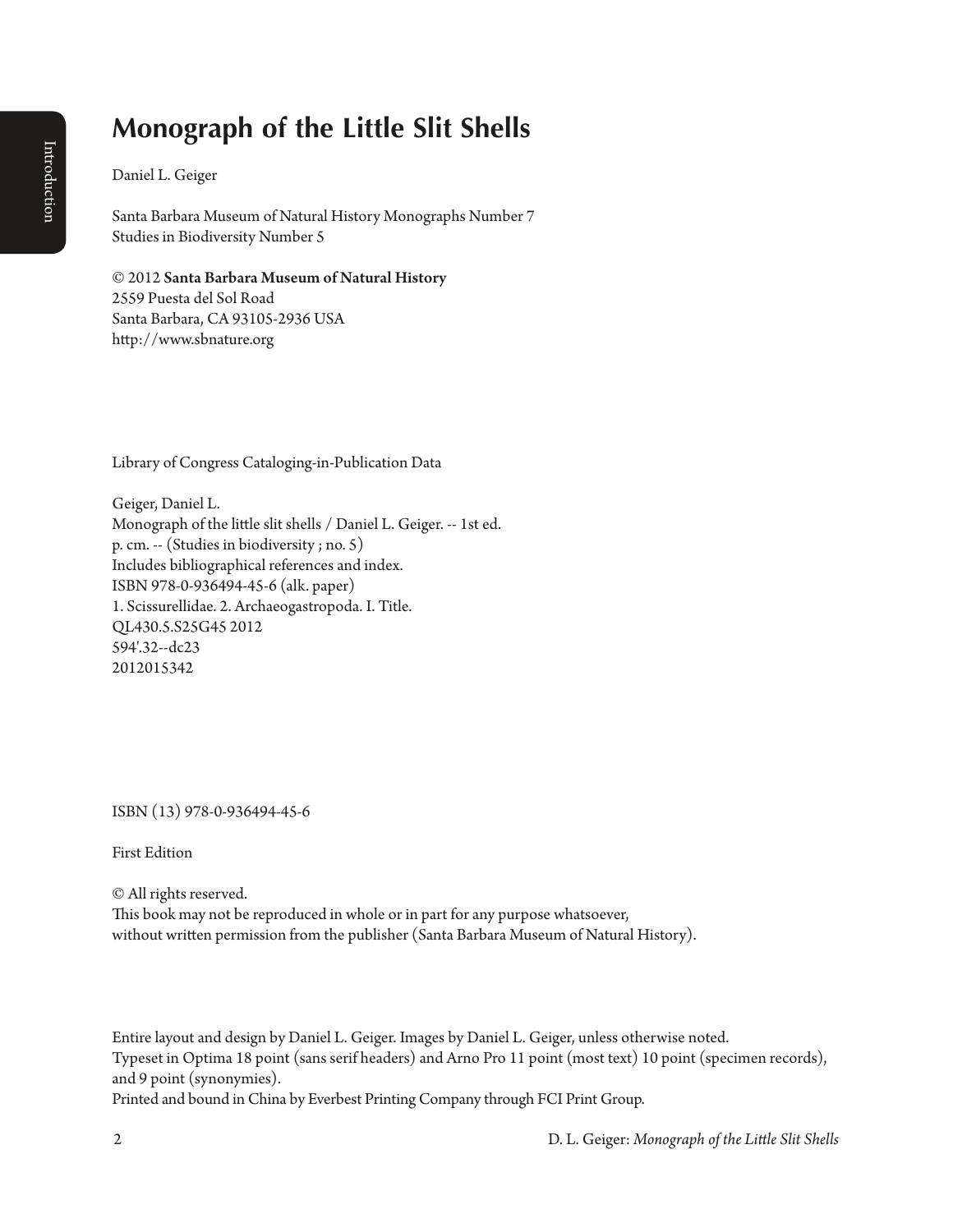#### Scissurellidae Scissurellidae *Incisura*

### **About the author**

Daniel L. Geiger grew up in Basel, Switzerland, where he started shell collecting in *Gymnasium* (high school). He soon specialized in abalone (Haliotidae) as an active member of the Swiss *Société internationale de Conchyliologie* and the German *Club Conchylia*. He received his *Diplom* in organismal biology with a *Nebenfach* (minor) in paleontology from the University of Basel, Switzerland; thesis work was carried out as a visiting post-graduate student at the University College of Swansea, Wales, Great Britain, co-advised by David G. Senn and John Ryland.

Subsequently he earned his Ph.D. in marine biology from the University of Southern California, Los Angles (USC), co-advised by Russel L. Zimmer (USC) and James H. McLean (Los Angeles County Museum of Natural History: LACM). His dissertation on systematics and evolution of abalone received the *2000 Annual Award* by the *Malacological Society of London*. After a *W. M. Keck* post-doctoral fellowship in molecular systematics at LACM, and teaching appointments as an adjunct assistant professor at USC, he took a position at the Santa Barbara Museum of Natural History in 2005, where he now is curator of malacology.

Geiger is interested in global systematic assessments of basal marine snails, with special emphasis on small-sized groups. He has published two monographs on abalone (Geiger & Poppe, 2000; Geiger & Owen, 2012) and two key works on micromollusks (Geiger *et al*., 2007; Geiger & Ruthensteiner, 2008), amongst many other contributions. Field work has taken him from boreal St. Kilda to tropical Papua New Guinea and anywhere in between.

He is senior subject editor of Mollusca with *Zootaxa*, associate editor of *Molluscan Research*, member of the editorial board of *Malacologia*, and member of the *IUCN Mollusc Specialist Group*.

When not spending time on snails, he enjoys photography, gardening with California native plants, growing orchids, playing the viola d'amore, and spending quality time in the kitchen and above all with LACM ichthyologist Christine E. Thacker.

## **Fore-edge quick index**

The fore-edge of the volume shows edge markings indicating the position of the various parts. It permits the reader to quickly find the beginning of the desired section.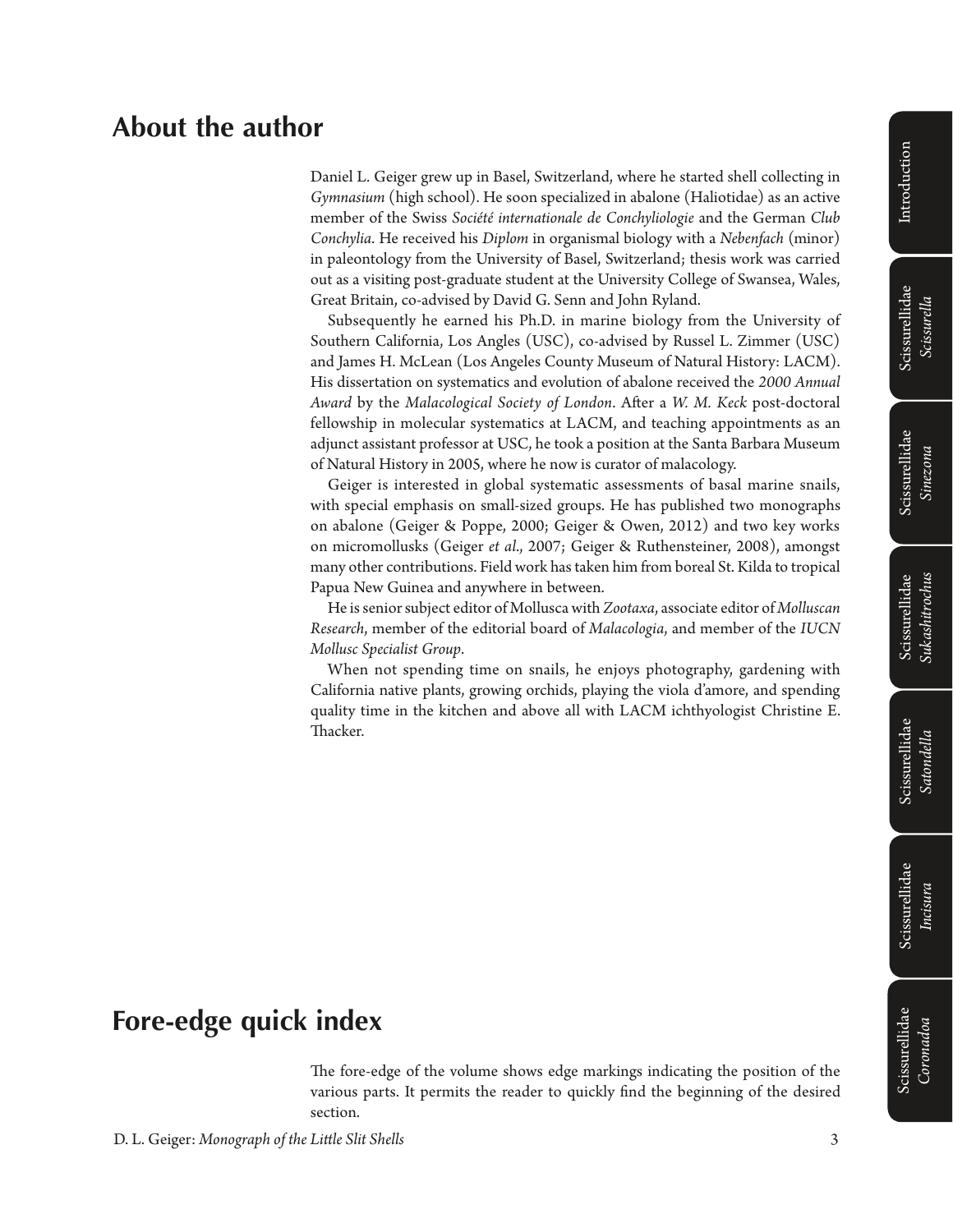## **Table of contents: Volume 1**

4 D. L. Geiger: *Monograph of the Little Slit Shells*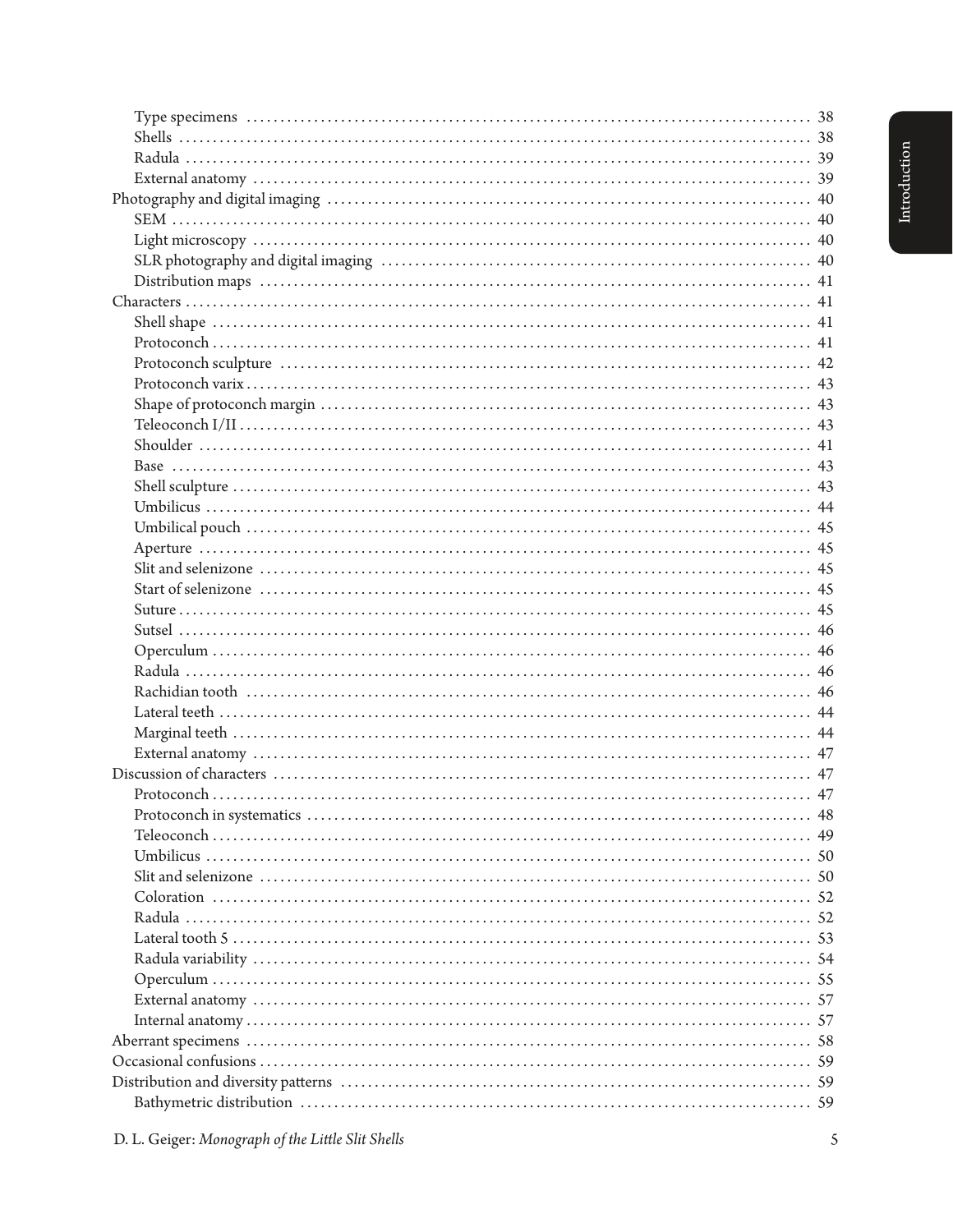| Scissurella dorbignyi Scacchi, 1836 [unavailable junior primary homonym]  113 |  |
|-------------------------------------------------------------------------------|--|
|                                                                               |  |
|                                                                               |  |
|                                                                               |  |
|                                                                               |  |
|                                                                               |  |
|                                                                               |  |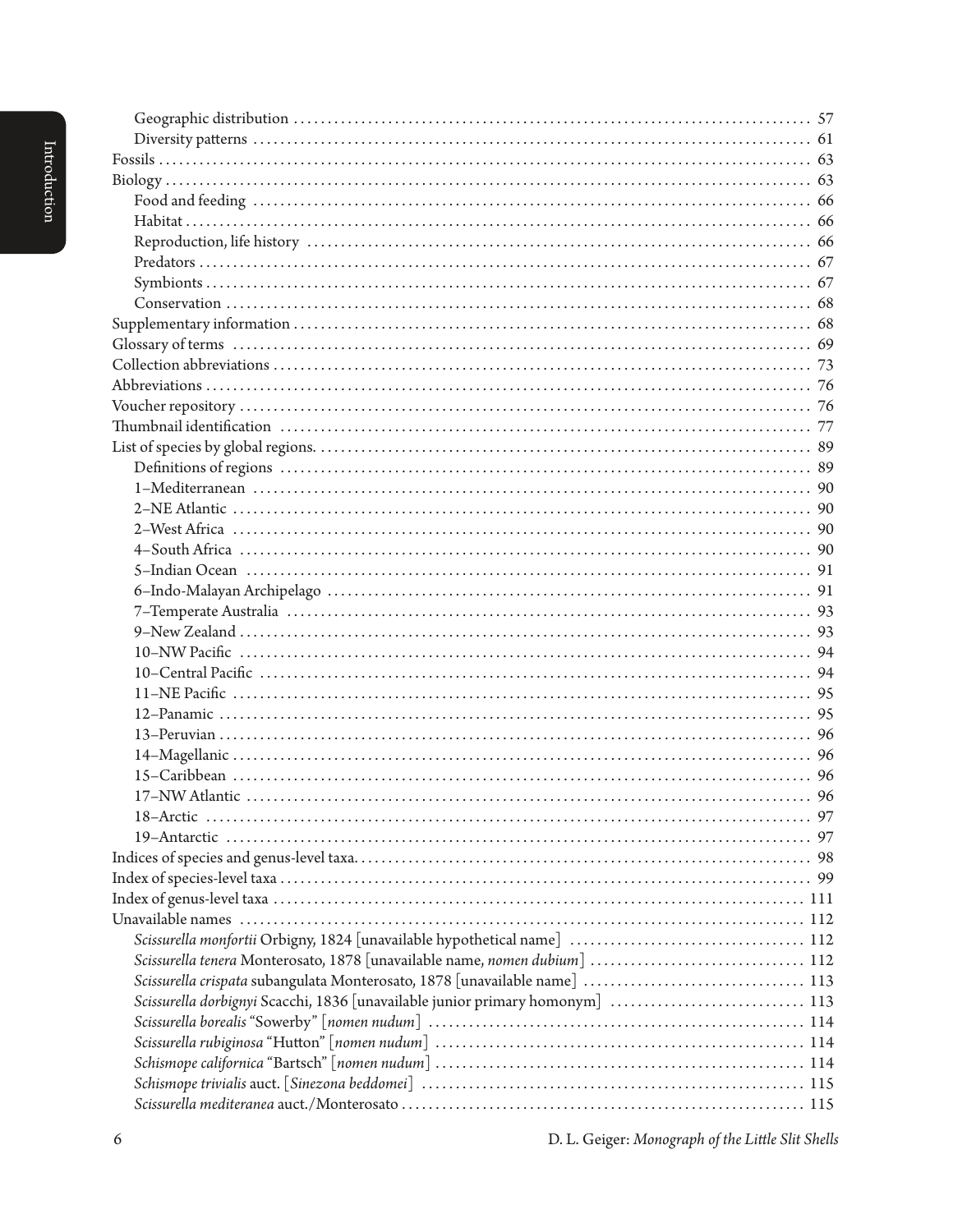| Scissurella athleenae Pilsbry & McGinty, ms. [unavailable, unpublished, nomen nudum]  116 |  |
|-------------------------------------------------------------------------------------------|--|
| Scissurella costata var. semicostata auct. (non Burnay & Rolán, 1990) [unpublished]  116  |  |
| Praescissurella indopacifica Lozouet, 1986 [unavailable, unpublished, nomen nudum]  116   |  |
| Scissurella (Sukashitrochus) subitana Lozouet, 1986 [unavailable, unpublished]  116       |  |
|                                                                                           |  |
|                                                                                           |  |
|                                                                                           |  |
|                                                                                           |  |
| Anatomus indicus Montfort, 1810 [Annelida: Polychaeta: Serpulidae: Spirorbis sp.]  118    |  |
|                                                                                           |  |
| Leptomaria niloticiformis (von Schlotheim, 1820) + [Pleurotomariidae]  120                |  |
| Schismope lacuniformis Watson, 1886 [Macromphalina: Vanikoridae?]  120                    |  |
|                                                                                           |  |
|                                                                                           |  |
|                                                                                           |  |
| "Temnotropis" suessi Klipstein in Kittl, 1891 + [incertae sedis: Fossariidae?]  123       |  |
|                                                                                           |  |
|                                                                                           |  |
|                                                                                           |  |
|                                                                                           |  |
|                                                                                           |  |
|                                                                                           |  |
|                                                                                           |  |
|                                                                                           |  |
|                                                                                           |  |
|                                                                                           |  |
|                                                                                           |  |
|                                                                                           |  |
|                                                                                           |  |
|                                                                                           |  |
|                                                                                           |  |
|                                                                                           |  |
|                                                                                           |  |
|                                                                                           |  |
|                                                                                           |  |
|                                                                                           |  |
|                                                                                           |  |
|                                                                                           |  |
|                                                                                           |  |
|                                                                                           |  |
|                                                                                           |  |
|                                                                                           |  |
|                                                                                           |  |
|                                                                                           |  |
|                                                                                           |  |
|                                                                                           |  |
|                                                                                           |  |
|                                                                                           |  |
|                                                                                           |  |
|                                                                                           |  |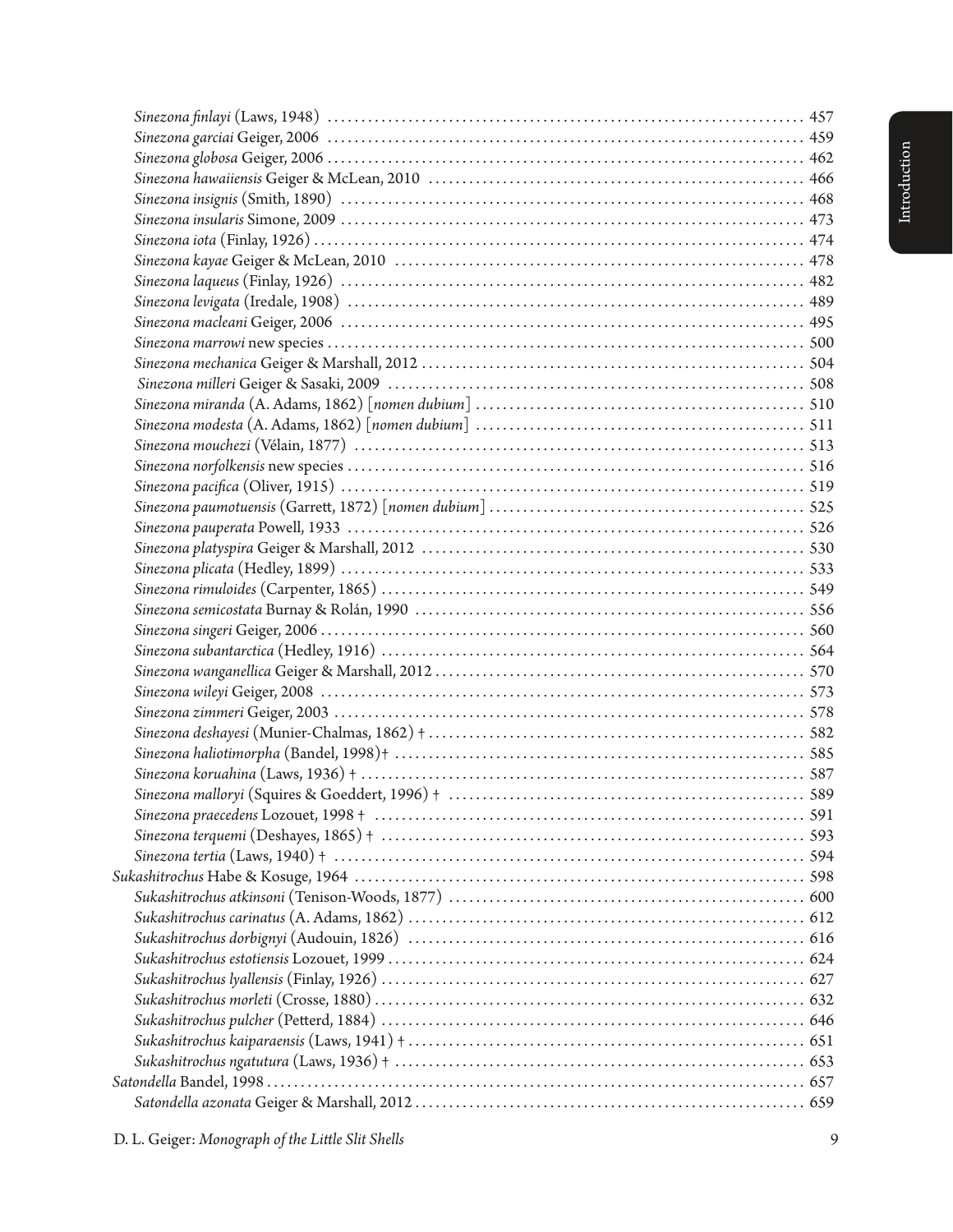| htroduction |  |
|-------------|--|
|             |  |

### **Volume 2**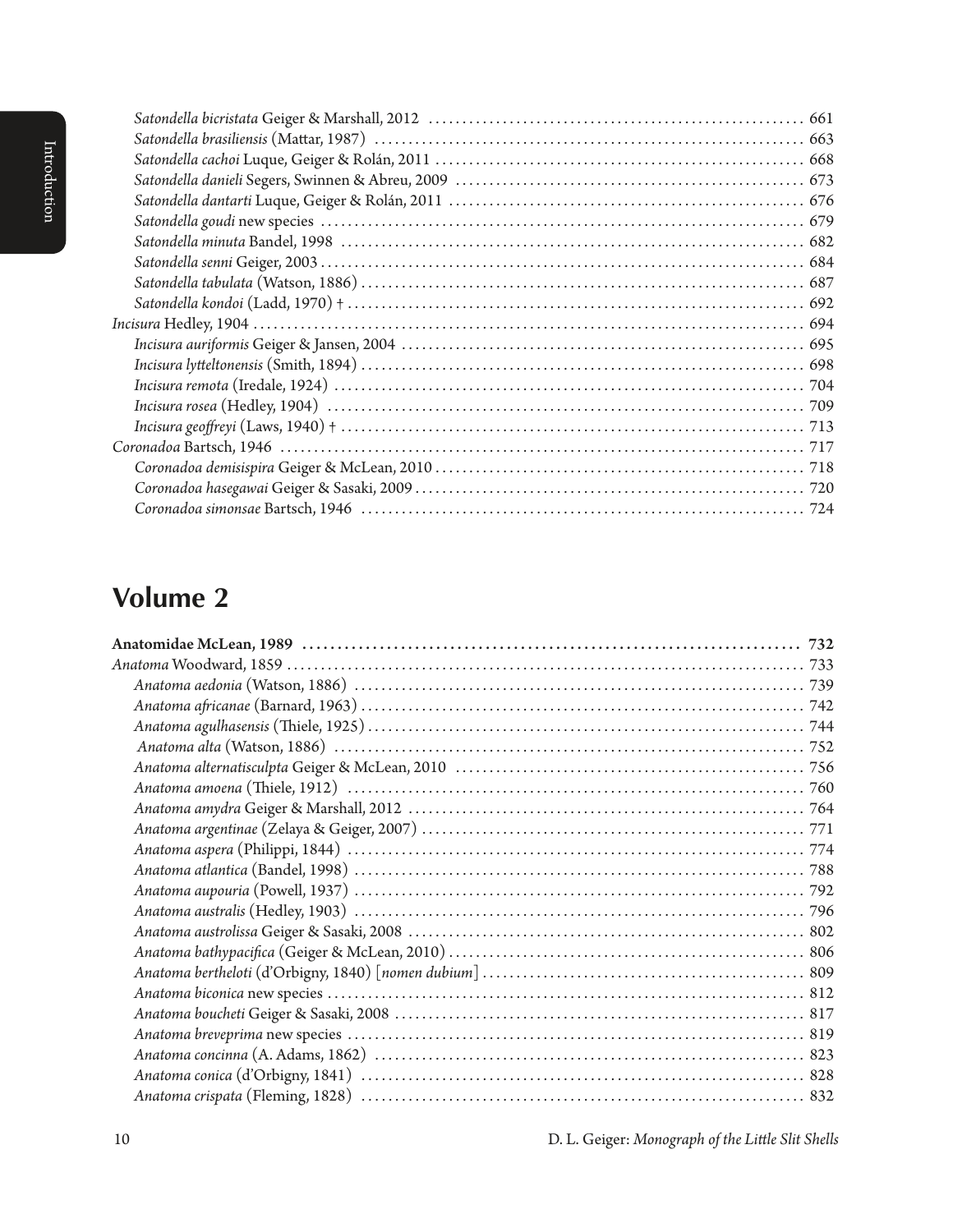*Anatoma tenuis* ( Jeffreys, 1877) . 1104